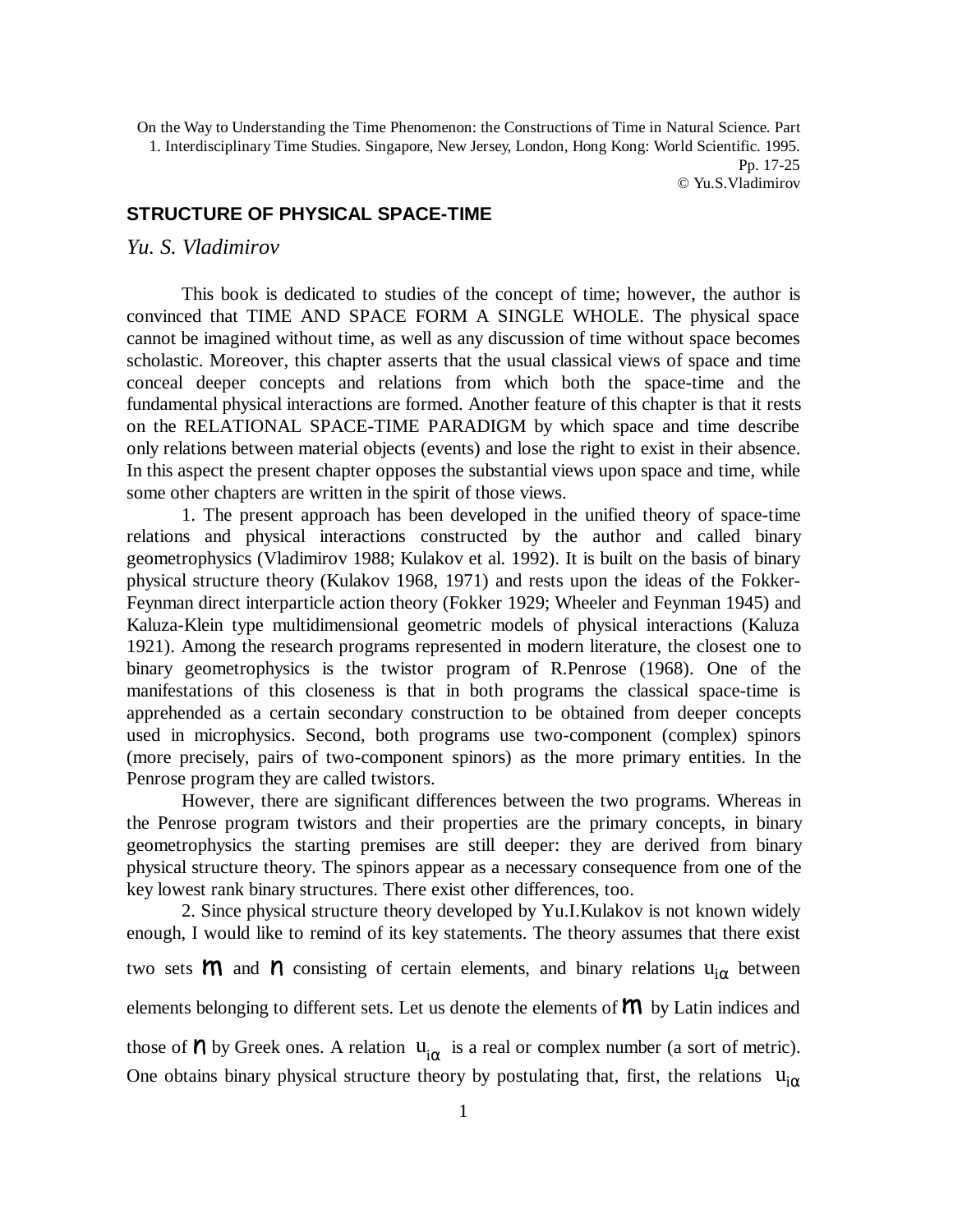obey some relationships called structure laws. The simplest thing has been assumed, namely, that these relationships are algebraic. If r elements are selected from the first set and s elements from the second one, such a relationship (law) is

$$
\Phi(\mathbf{u}_{i\alpha}, \mathbf{u}_{i\beta}, ..., \mathbf{u}_{j\gamma}) = 0,\tag{1}
$$

where  $\Phi$  is an algebraic function of rs variables, i.e., of all the possible relations between the elements selected from different sets. Second, it is assumed that the law (1) possesses the fundamental symmetry property: it is valid for any r elements of the first set and any s elements of the second one. The pair of numbers  $(r, s)$  is called rank of a binary structure. It turns out that these two requirements lead to a set of functional-differential equations, from which one can derive the properties of the binary relations and the possible forms of binary structure laws for rank  $(r, s)$  structures.

G.G.Mikhailichenko (1972) has shown that, for the case of real binary relations, the laws can exist only for ranks  $(r, r)$ ,  $(r, r\pm 1)$ ,  $(2, 4)$  and  $(4, 2)$ . For all the other ranks there are no structures. The laws for rank  $(r, r)$  non-degenerate binary structures are expressed in terms of determinants containing the binary relations:

$$
\Phi(\mathbf{u}_{i\alpha}, \mathbf{u}_{i\beta}, \dots, \mathbf{u}_{j\gamma}) = \begin{vmatrix} \mathbf{u}_{i\alpha} & \mathbf{u}_{i\beta} & \dots & \mathbf{u}_{i\gamma} \\ \mathbf{u}_{k\alpha} & \mathbf{u}_{k\beta} & \dots & \mathbf{u}_{k\gamma} \\ \dots & \dots & \dots & \dots \\ \mathbf{u}_{j\alpha} & \mathbf{u}_{j\beta} & \dots & \mathbf{u}_{j\gamma} \end{vmatrix} = 0.
$$
 (2)

The binary relations are presented in the form

$$
u_{i\alpha} = \sum_{l=1}^{r-1} i^l \alpha^l,
$$
 (3)

where  $i^l$  are the r-1 parameters corresponding to elements of the first set and  $\alpha^l$  are the r-1 parameters corresponding to elements of the second set. Structure laws for other ranks have been obtained by Yu.I.Kulakov (1968).

3. A similar theory can be constructed using a single set of elements. In this case a rank is determined by a single integer r and the structure law for such a unary structure has the form

$$
\Phi(\mathbf{u}_{ik}, \mathbf{u}_{ij}, ..., \mathbf{u}_{jp}) = 0,\tag{4}
$$

where an algebraic function  $\Phi$  depends on  $r(r-1)/2$  binary relations between r elements of the same nature. Again the fundamental symmetry principle makes it possible to formulate differential-functional equations from which the possible laws  $\Phi$  and the forms of binary relations are obtained. However, now the equations turn out to be more complicated and the possible solutions, i.e., the structure laws, are more numerous. All of them have been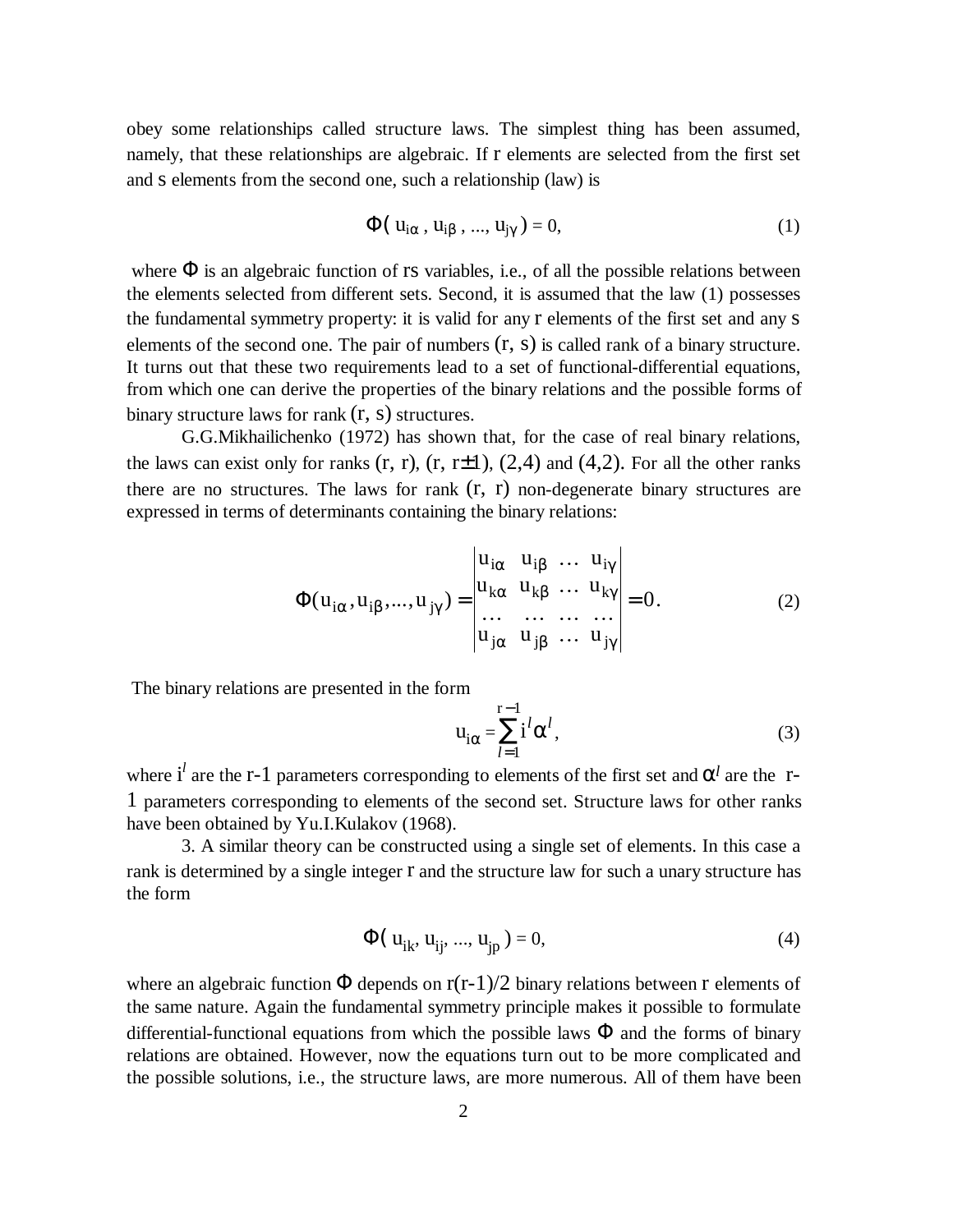found for the ranks  $r = 3, 4, 5$  and probably 6. The studies performed by Kulakov's group have shown that all these solutions correspond to the known types of geometries whose dimensionalities n are connected with the structure ranks by the relation  $n = r-2$ . Thus, for  $r = 5$  one obtains 10 different 3-dimensional geometries: the Euclidean, pseudo-Euclidean and Lobachevsky geometries, the Riemann geometry (of constant positive curvature), a specific simplectic geometry and some others. Among them there are some "exotic" geometries, known to very few people. Thus all these different geometries, so frequently used, can be viewed as particular cases of unary structures and the geometries themselves can be called UNARY, i.e, those determined by a single set of elements.

Kulakov's group has also shown that there are no consistent theories employing three or more sets of elements.

 4. Since the theories of unary and binary structures rest on the same principles and the unary structure theories correspond to geometries, one can assert that the binary structures open a new class of geometries, BINARY GEOMETRIES. Modern physics is known to use widely different (unary) geometries in order to describe physical interactions, for instance, in the forms of general relativity, Kaluza-Klein theories, affine geometries, etc. As a new class of geometries has been discovered, binary ones, it is a natural idea to seek their applications to modern theoretical physics. Binary structure theory turns out to be simpler than that of the unary ones; moreover, it is possible to create unary structure from binary ones, while the reverse is wrong. Hence it is natural to expect that a geometrization program for physics (physical interactions) should start just from binary physical structure theory (binary geometry). That is what binary geometrophysics is aimed at.

It turns out that the very fundamentals of modern physics and space-time theory can be viewed through the prism of binary structures, i.e., it can be shown that practically all the key concepts and relations of fundamental physics may be treated in terms of the properties of the lowest rank binary structures. To achieve that it is sufficient to use complexified binary structures of symmetric ranks (r, r). Moreover, it turns out that such binary structures are already widely used in modern physics in the forms of spinors, quadratic expressions for observables in quantum mechanics and other concepts.

5. Binary structures of the lowest ranks  $(2,2)$  and  $(3,3)$  are of key significance for describing the microworld fundamentals and the classical 4-dimensional space-time. The rank  $(2,2)$  structure turns out to be embedded in the rank  $(3,3)$  structure, therefore it is natural to start from the latter. In binary geometrophysics the elements of the first set  $\mathsf{m}$ of the rank  $(3,3)$  structure are interpreted as initial lepton states, and the elements of the second set  $\eta$  as final lepton states in an elementary transition of a particle between two states (Fig.1). According to the general formula (3), the binary relation  $u_{i\alpha}$  between the two states has the form

$$
u_{i\alpha} = i^1 \alpha^1 + i^2 \alpha^2, \qquad (5)
$$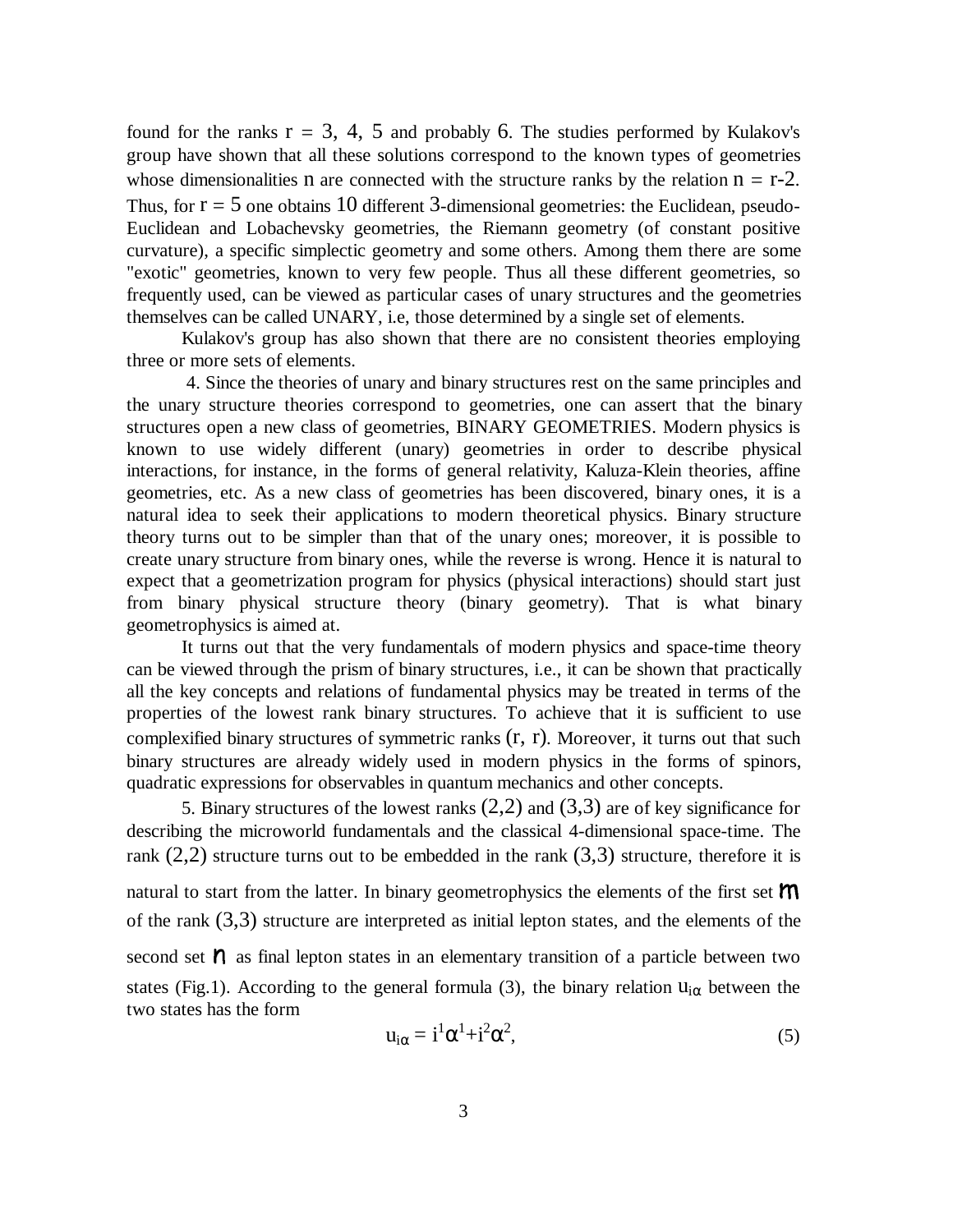

where  $i^1$  and  $i^2$  are two complex parameters put into correspondence to the first state (element i) and  $\alpha^1$ ,  $\alpha^2$ are those corresponding to element α. In other words, the states are described by vectors of a two-dimensional complex space. It is assumed that one element in each state describes a neutrino while two elements describe idealized massive leptons (electrons). The word "idealized" means that the electrons are considered to have a nonzero rest mass but

no charge which, as well as the interaction itself, can be introduced only after inclusion of higher rank structures.

Within the rank  $(3,3)$  structure only free particles (leptons) can be described. The final states  $\alpha$  and  $\beta$  of a free particle are expressed in terms of its initial states in the following way:

$$
i^{s} = \alpha^{*s} ; \quad k^{s} = \beta^{*s} \quad (s = 1, 2), \tag{6}
$$

where, as it is common to quantum mechanics, an asterisk denotes complex conjugates. The parameters is and  $\alpha$ <sup>s</sup> in (5) are defined only up to linear transformations

$$
i^{\prime s} = C_{\cdot r}^{s} i^{r}; \qquad \alpha^{\prime s} = C_{\cdot r}^{*s} \alpha^{r}, \qquad (7)
$$

where  $C_{\text{r}}^{\text{s}}$  $\frac{s}{r}$  are complex transformation parameters obeying certain conditions.

6. A key role in the theory of the rank  $(3,3)$  structure belongs to fundamental  $2\times2$ -relations (minors from the law (2), a sort of 2-volumes), put into correspondence to two pairs of elements from different sets. They are presented in the form

$$
\begin{bmatrix} \mathbf{i} & \mathbf{k} \\ \alpha & \beta \end{bmatrix} = \begin{vmatrix} \mathbf{u}_{i\alpha} & \mathbf{u}_{i\beta} \\ \mathbf{u}_{k\alpha} & \mathbf{u}_{k\beta} \end{vmatrix} = \begin{vmatrix} \mathbf{i}^1 & \mathbf{k}^1 \\ \mathbf{i}^2 & \mathbf{k}^2 \end{vmatrix} \times \begin{vmatrix} \alpha^1 & \beta^1 \\ \alpha^2 & \beta^2 \end{vmatrix},
$$
 (8)

where the r.h.s. contains the determinants such that each was built from the element parameters of a single sort. The transformations preserving (8) must leave each of the determinants on the r.h.s. invariant. This imposes the following conditions upon the coefficients C s  $\frac{s}{r}$  in (7):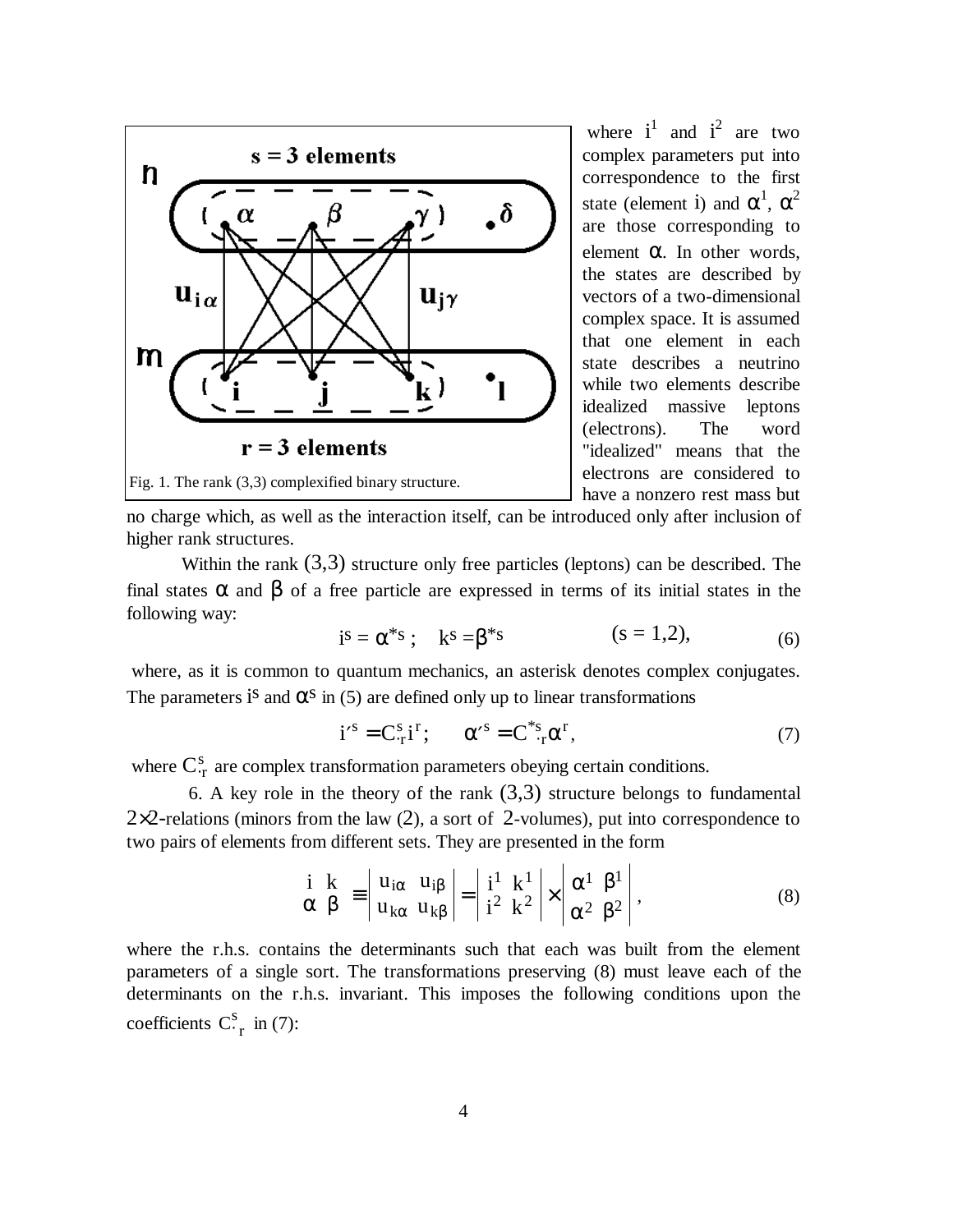$$
\begin{vmatrix} i^1 & k^1 \ i^2 & k^2 \end{vmatrix} = i^1 k^2 - i^2 k^1 = inv \to C^1_{-1} C^2_{-2} - C^1_{-2} C^2_{-1} = 1,
$$
 (9)

i.e., the 6-parametric group of transformations SL(2,C), corresponding to the proper Lorentz group in the Minkowski space-time, comes into play.

The expression  $i^1k^2-i^2k^1$  in (9) can be interpreted as an invariant metric in a 2-dimensional complex space. The vectors of that space  $(i<sup>s</sup>$  and  $k<sup>s</sup>)$  are known as twocomponent spinors, while the invariant itself is their antisymmetric scalar product

$$
i^{1}k^{2}-i^{2}k^{1} \equiv \varepsilon_{sr} \; i^{s} \; k^{r} \equiv i^{s}k_{s} \; , \tag{10}
$$

where  $s = 1,2$  and  $\epsilon_{sr}$  is the antisymmetric spinor metric (Rumer 1936). Similar things can be said about the conjugate space  $n$  where the metric is defined by the expression  $\alpha^s\beta$  ${}^{\rm s}$ <sup> $\rm R$ </sup> s. Here and henceforth the conjugate space indices marked by dots.

7. Just as in quantum theory observables are described by Hermitian operators, or in general relativity observables correspond to scalars, provided that frames of reference are defined by monads or tetrads, in binary geometrophysics a physical interpretation is realized by a transition from complexified binary structures to real unary structures (geometries). Such a transition is achieved by introducing certain matching conditions for the elements of the two sets and by determining real binary relations between the matched element sets (Fig.2).

The conditions (6) are just these matching conditions for the rank  $(3,3)$  structure. As it has been pointed out, massive leptons are characterized by four matched elements. Assuming that one lepton is characterized by the elements i,  $k, \alpha, \beta$ , and another one by the elements j, s,  $\gamma$ ,  $\delta$ , the real binary relation of the two leptons  $a(1,2)$  is described by the expression

$$
a(1,2) = \frac{1}{2} \left( \begin{bmatrix} i & j \\ \alpha & \gamma \end{bmatrix} + \begin{bmatrix} i & s \\ \alpha & \delta \end{bmatrix} + \begin{bmatrix} k & j \\ \beta & \gamma \end{bmatrix} + \begin{bmatrix} k & s \\ \beta & \delta \end{bmatrix} \right),
$$
(11)

where the symbol  $\begin{bmatrix} \bullet & \bullet \\ \bullet & \bullet \end{bmatrix}$ • • Į  $\lfloor$  $\overline{\phantom{a}}$  $\int$  is defined in (8). It can be easily shown that this binary relation can be presented in the form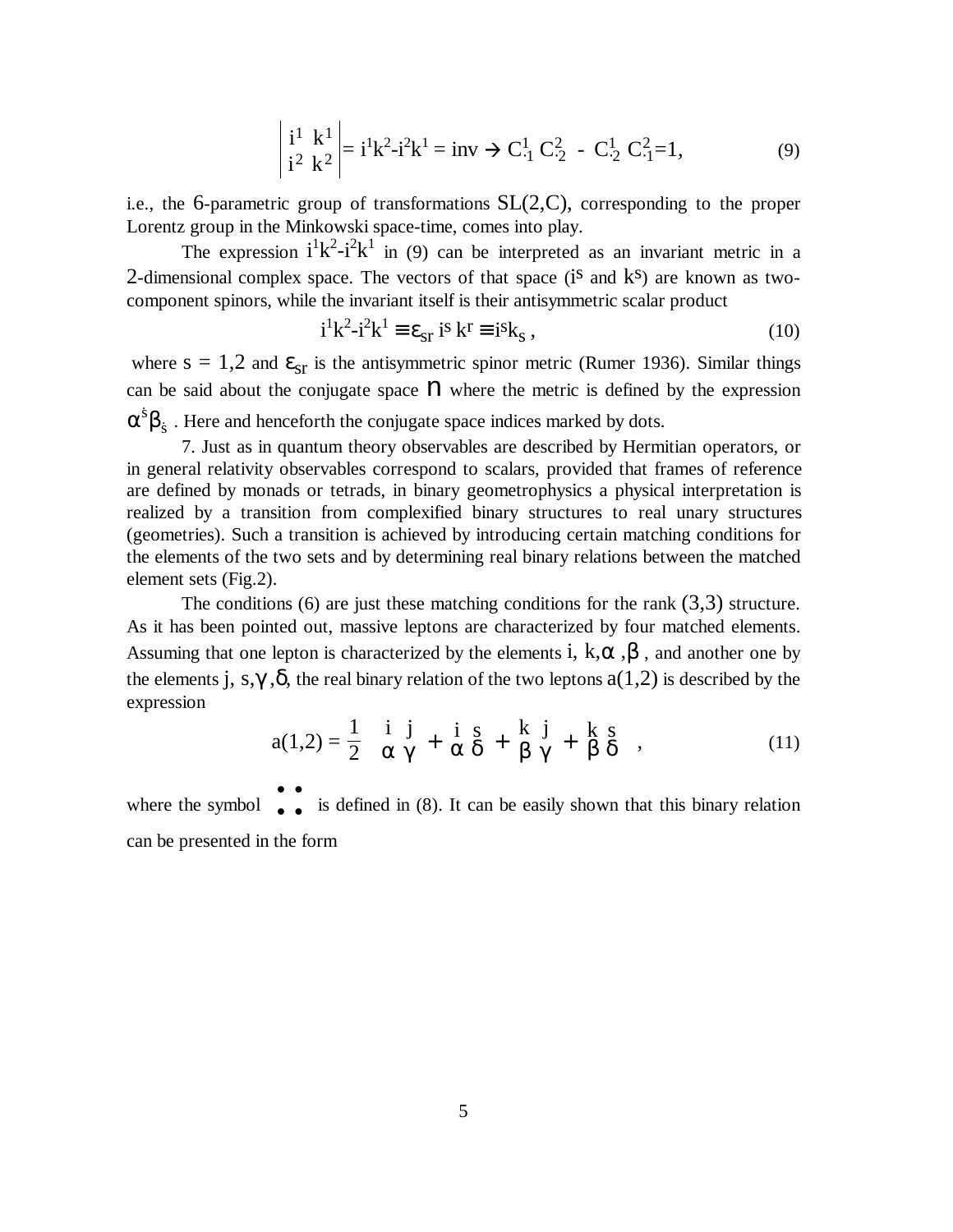

 $a(1,2) = P_{(1)0}P_{(2)0} - P_{(1)1}P_{(2)1} - P_{(1)2}P_{(2)2} - P_{(1)3}P_{(2)3} = P_{(1)}^{\mu}P_{(2)}$ µ  $(12)$ where  $P_{(1)\mu}$  for the first particle are

$$
P_{(1)0} = \frac{1}{2} (i^1 \alpha^1 + i^2 \alpha^2 + k^1 \beta^1 + k^2 \beta^2);
$$
  
\n
$$
P_{(1)1} = \frac{1}{2} (i^1 \alpha^2 + i^2 \alpha^1 + k^1 \beta^2 + k^2 \beta^1);
$$
  
\n
$$
P_{(1)2} = \frac{i}{2} (i^1 \alpha^2 - i^2 \alpha^1 + k^1 \beta^2 - k^2 \beta^1);
$$
  
\n
$$
P_{(1)3} = \frac{1}{2} (i^1 \alpha^1 - i^2 \alpha^2 + k^1 \beta^1 - k^2 \beta^2).
$$
 (13)

Similarly  $\mathrm{P_{(2)\mu}}$  are expressed in terms of the element parameters j, s,  $\gamma, \, \delta$  .

The components  $P_{\mu}$  from (13) are transformed under transformations (7) from the SL(2,C) group in the same way as the 4-dimensional vectors under Lorentz transformations. For massive leptons  $P_{\mu}$  are normalized to a certain quantity  $m_0^2$  c<sup>2</sup>:

$$
a(1,1) = P_{(1)}^{\mu} P_{(1)\mu} = m_0^2 c^2 = Inv; \quad a(2,2) = P_{(2)}^{\mu} P_{(2)\mu} = m_0^2 c^2 = Inv.
$$
 (14)

The real vectors  $P_{\mu}$  with the lengths (14) and the scalar product (12) determine the Lobachevsky geometry (the 3-dimensional hyperbolic geometry). In binary geometry the vectors  $P_{\mu}$  are interpreted as momenta of massive leptons and the real (unary) geometry as the momentum space. Under a proper choice of the Dirac gamma-matrix representation it is possible to present the components  $P_{\mu}$  from (13) in the form  $P_{(1)\mu}$  = 1  $Q_{(1)\mu} = \frac{1}{2} \Psi_{(1)} \gamma_{\mu} \Psi_{(1)}$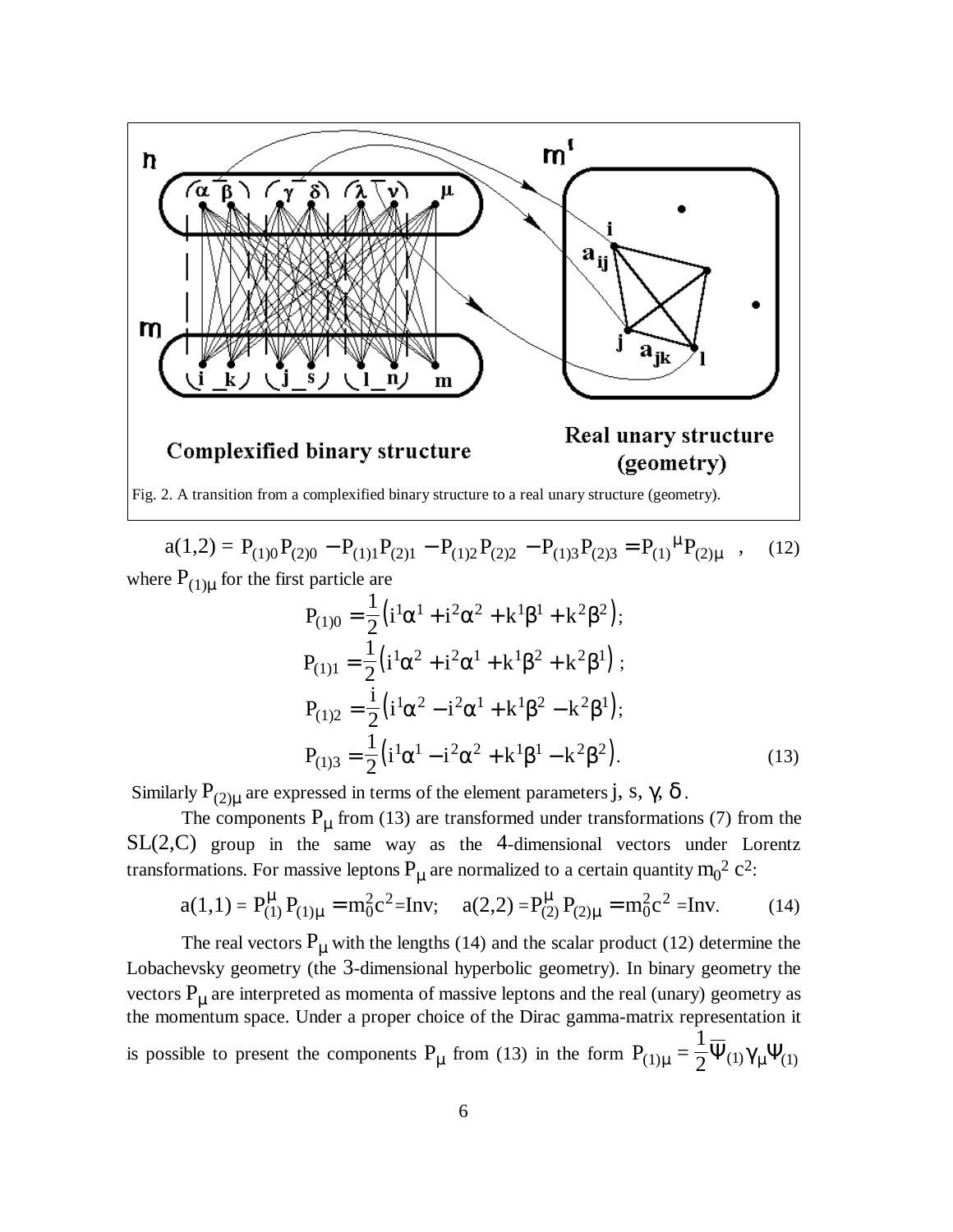where  $\Psi_{(1)}$  is the four-component column formed by the particle element parameters:  $i^1$ , i<sup>2</sup>,  $\beta_1$ ,  $\beta_2$  and  $\overline{\Psi}_{(1)}$  is the row  $(k_1, k_2, \alpha^1, \alpha^2)$ .

In this approach the Dirac equations acquire a new interpretation in the momentum space: they have the meaning of covariant relationships connecting the components  $i^s$  and  $\beta_f$  , parts of the four-component spinor  $\Psi$ :

$$
\beta_{s} = K_{sr} i^{r} ; \quad i^{s} = \widetilde{K}^{sr} \beta_{r}, \rightarrow (\gamma^{\mu} P_{\mu} + m_{0} c) \Psi = 0, \tag{15}
$$

where  $K_{sr}$  are spin tensor components expressed in terms of  $P_{\mu}$  . These relationships correspond to the basic twistor equation in Penrose' s twistor program but have an essentially different interpretation. Recall that by Penrose the basic twistor equation characterizes a transition from the momentum variables (momentum and angular moment) to the space-time coordinates.

8. In binary geometrophysics a transition to the space-time coordinates is achieved in another way. It is done using the complexified binary structure of the lowest rank  $(2,2)$ . Its law can be written in two forms:  $\overline{1}$  $\overline{1}$ 

$$
\Phi(\mathbf{u}_{i'\alpha'},\ldots) = \begin{vmatrix} \mathbf{u}_{i'\alpha'} & \mathbf{u}_{i'\beta'} \\ \mathbf{u}_{k'\alpha'} & \mathbf{u}_{k'\beta'} \end{vmatrix} = 0; \quad \widetilde{\Phi}(\mathbf{a}_{i'\alpha'},\ldots) = \begin{vmatrix} 0 & 1 & 1 \\ 1 & a_{i'\alpha'} & a_{i'\beta'} \\ 1 & a_{k'\alpha'} & a_{k'\beta'} \end{vmatrix} = 0,
$$
 (16)

where the binary relations  $u_{i'\alpha'} = i^{\dagger'} \alpha^{\dagger}$ ,  $a_{i'\alpha'} = i$  $\alpha' = i^{1'} \alpha^{1'}$ ,  $a_{i' \alpha'} = i_0 + \alpha_0$  and the element parameters are connected by

$$
a_{i'\alpha'} = \ln u_{i'\alpha'}; \quad i^1 = \exp i_0; \quad \alpha^1 = \exp \alpha_0. \tag{17}
$$

9. Given the rank  $(2,2)$  complexified binary structure, one can pass to a real unary geometry by matching the elements of the two sets and defining binary relations between the matched element sets, just as it was done for the rank  $(3,3)$  structure. It has been shown that this results in a one-dimensional geometry on a directed line. In binary geometrophysics the real binary relations  $a(1,2)$  between two matched pairs of elements (i'  $\alpha'$  and (k'  $\beta'$  are defined in the form

$$
a(1,2) = \frac{1}{2}(a_{i'\beta'} + a_{k'\alpha'}) \equiv -S(1,2) = S(1) - S(2)
$$
 (18)

and are interpreted as a classical action between the two particle states.

The two forms (16) of the rank  $(2,2)$  structure correspond to the two aspects of particle mechanics, quantum and classical. Recall that in Feynman' s formulation of quantum mechanics (Feynman 1948) an elementary amplitude of a transition from one particle state to another is characterized by the quantity

$$
\varphi(1,2) = \exp\left[\frac{i}{\hbar}S(1,2)\right] = u_{i'\beta'}.
$$
\n(19)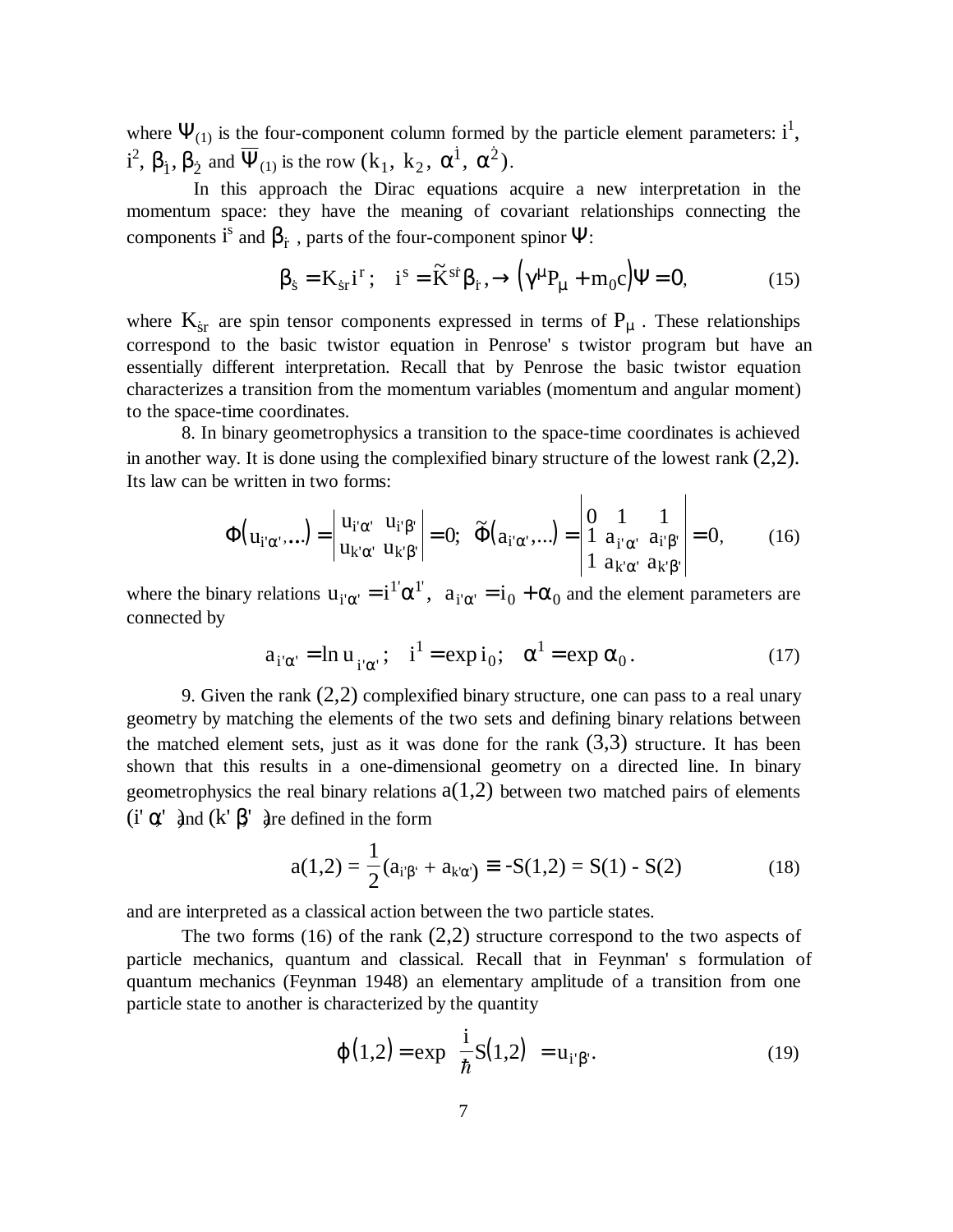Thus we can assert that Feynman' s formulation of quantum mechanics (path integration) conforms with the spirit of binary geometrophysics.

10. In binary geometrophysics particle momenta  $P_{\mu}$  and actions S are obtained directly from element parameters of two structures. A transition to a 4-dimensional coordinate space-time is realized by a peculiar composition (multiplication) of two lowest rank ((2,2) and (3,3)) binary structures. It is suggested that the quantities  $S(1,2)$  and  $P_{\mu}$ of the two structures be connected with the invariant relation

$$
S(1,2) = S(2) - S(1) = P_{\mu} \Delta x^{\mu} = P_{\mu} \left( x_{(2)}^{\mu} - x_{(1)}^{\mu} \right),
$$
 (20)

where  $\Delta x^{\mu}$  are some coefficients to be interpreted as coordinate differences in a fourdimensional pseudo-Euclidean space-time. Since  $S(1,2)$  is invariant under transformations (7),  $\Delta x^{\mu}$  must be transformed as a 4-vector in the Minkowski space. As long as  $x^{\mu}$  appear in (20) in differences, it is an easy matter to understand the origin of the translation group in the coordinate space-time.

Thus one can assert that in binary geometrophysics the coordinate space-time is of secondary nature, being derivable from the more primary concepts of action and momentum. We have shown (Vladimirov and Karnaukhov 1989; Kulakov, Vladimirov and Karnaukhov 1992) the way how the Dirac equations (15) in the momentum space, combined with Feynman' s dynamic principle, lead to the free Dirac equation in the coordinate space-time.

11. Physical interactions in binary geometrophysics are derived from the fact that actually the nature is described by higher-rank binary structures than  $(3,3)$ , just as in multidimensional Kaluza-Klein theories the electromagnetic and other interactions are described by curved space-times with dimensions higher than four. In Kaluza-Klein theories the electromagnetic interaction is described within a 5-dimensional theory and the electroweak interaction can be dealt with in a 6-dimensional theory (Vladimirov 1987). In binary geometrophysics the rank (4,4) degenerate binary structure enables one to construct an algebraic model of electroweak interactions corresponding to the Weinberg-Salam model. The basic algebraic properties of chromodynamics (strong interaction theory) are described by the rank  $(4,4)$  non-degenerate binary structure. A transition from binary geometrophysics to the standard theory is accomplished via the Fokker-Feynman direct interparticle action theory.

## **REFERENCES**

FEYNMAN R. (1948). Rev.Mod.Phys. V.20. N.2. P.367.

- FOKKER A.D. (1929). Ein invarianter Variationssatz fuer die Bewegung... Z.Phys. Bd.58. Ss.386-393.
- KALUZA Th. (1921). Sitzungsber.d.Berl.Akad. S.966.
- KULAKOV Yu.I. (1968). Elements of Physical Structure Theory. Novosibirsk (in Russian).

KULAKOV Yu.I. (1971). Doklady AN SSSR. V.201. N.3. P.570 (in Russian).